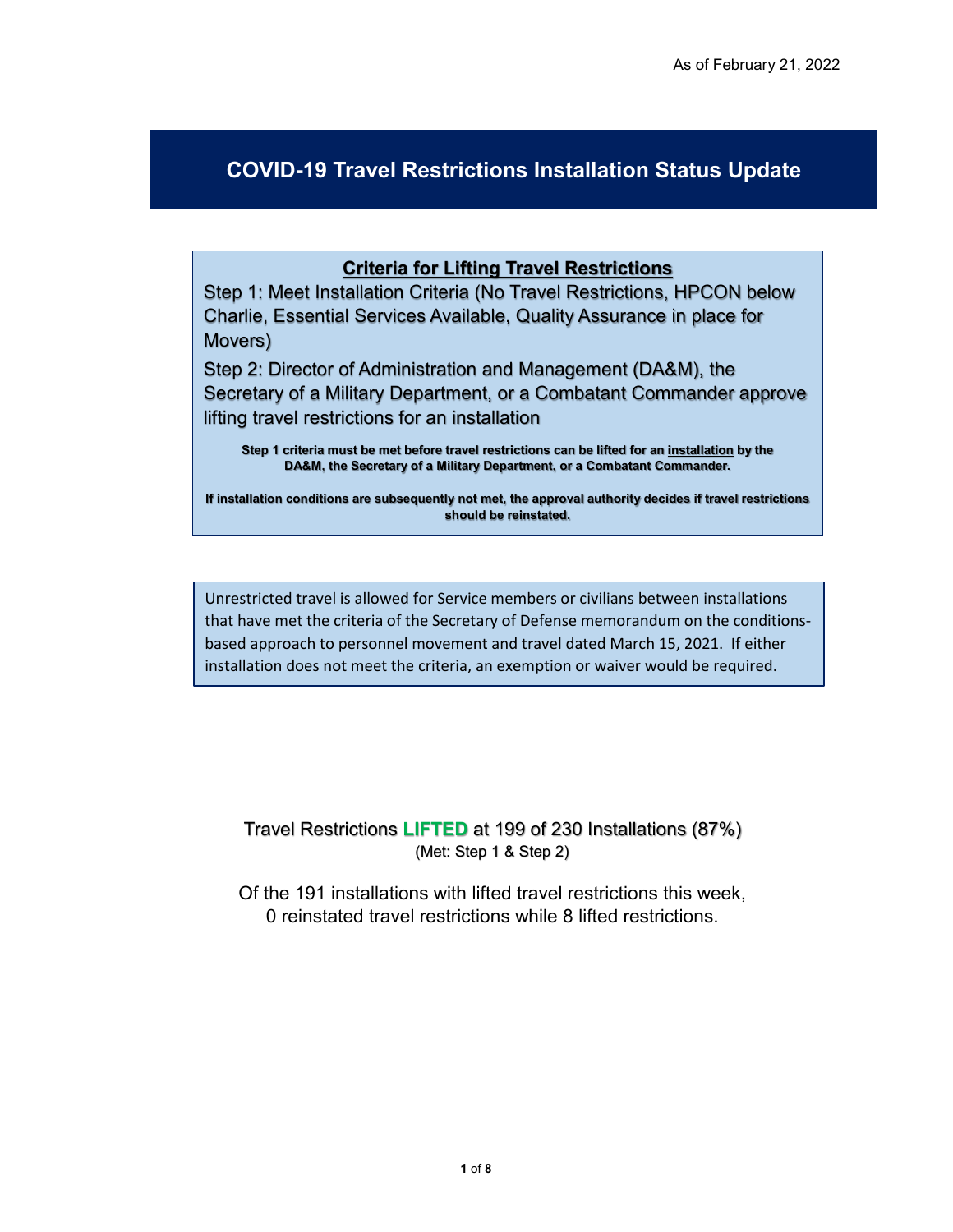| <b>Installation</b>               | <b>Service</b> | <b>Country/State</b> | <b>Travel</b><br><b>Restrictions</b><br><b>Lifted</b> |
|-----------------------------------|----------------|----------------------|-------------------------------------------------------|
| ABERDEEN PROVING GROUND           | Army           | <b>USA - MD</b>      | <b>Yes</b>                                            |
| ANNISTON ARMY DEPOT               | Army           | USA - AL             | Yes                                                   |
| <b>BAUMHOLDER H.D.SMITH BRCKS</b> | Army           | Germany              | Yes                                                   |
| <b>CAMP CASEY TONGDUCHON</b>      | Army           | <b>South Korea</b>   | <b>Yes</b>                                            |
| <b>CAMP DODGE</b>                 | Army           | USA - IA             | Yes                                                   |
| <b>CAMP HENRY</b>                 | Army           | <b>South Korea</b>   | Yes                                                   |
| <b>CAMP HUMPHREYS</b>             | Army           | <b>South Korea</b>   | Yes                                                   |
| CAMP ZAMA TOKYO                   | Army           | Japan                | Yes                                                   |
| <b>CARLISLE BARRACKS</b>          | Army           | <b>USA - PA</b>      | Yes                                                   |
| <b>DETROIT ARSENAL</b>            | Army           | USA - MI             | Yes                                                   |
| <b>FORT BELVOIR</b>               | Army           | <b>USA - VA</b>      | Yes                                                   |
| <b>FORT BENNING</b>               | Army           | USA - GA             | Yes                                                   |
| <b>FORT BLISS</b>                 | Army           | <b>USA - TX</b>      | <b>Yes</b>                                            |
| <b>FORT BRAGG</b>                 | Army           | <b>USA - NC</b>      | Yes                                                   |
| <b>FORT CAMPBELL</b>              | Army           | <b>USA - KY</b>      | Yes                                                   |
| <b>FORT CARSON</b>                | Army           | USA - CO             | Yes                                                   |
| FORT CUSTER TRNG CTR              | Army           | USA - MI             | Yes                                                   |
| <b>FORT DETRICK</b>               | Army           | <b>USA - MD</b>      | <b>Yes</b>                                            |
| <b>FORT DRUM</b>                  | Army           | <b>USA - NY</b>      | Yes                                                   |
| FORT GEORGE G. MEADE              | Army           | <b>USA - MD</b>      | Yes                                                   |
| <b>FORT GORDON</b>                | Army           | <b>USA - GA</b>      | Yes                                                   |
| <b>FORT HAMILTON</b>              | Army           | USA - NY             | Yes                                                   |
| FORT HOOD                         | Army           | <b>USA - TX</b>      | Yes                                                   |
| <b>FORT HUACHUCA</b>              | Army           | USA - AZ             | Yes                                                   |
| <b>FORT IRWIN</b>                 | Army           | USA - CA             | <b>Yes</b>                                            |
| <b>FORT JACKSON</b>               | Army           | <b>USA - SC</b>      | Yes                                                   |
| <b>FORT KNOX</b>                  | Army           | USA - KY             | Yes                                                   |
| FORT LEAVENWORTH                  | Army           | <b>USA - KS</b>      | Yes                                                   |
| <b>FORT LEE</b>                   | Army           | <b>USA - VA</b>      | Yes                                                   |
| FORT LEONARD WOOD                 | Army           | <b>USA - MO</b>      | <b>Yes</b>                                            |
| FORT MCCOY                        | Army           | USA - WI             | Yes                                                   |
| FORT POLK                         | Army           | USA - LA             | Yes                                                   |
| <b>FORT RILEY</b>                 | Army           | <b>USA - KS</b>      | Yes                                                   |
| <b>FORT RUCKER</b>                | Army           | <b>USA - AL</b>      | Yes                                                   |
| <b>FORT SILL</b>                  | Army           | <b>USA - OK</b>      | Yes                                                   |
| FORT STEWART                      | Army           | <b>USA - GA</b>      | Yes                                                   |
| FORT WILLIAM H. HARRISON          | Army           | USA - MT             | <b>Yes</b>                                            |
| <b>GRAFENWOHR GERMANY</b>         | Army           | Germany              | Yes                                                   |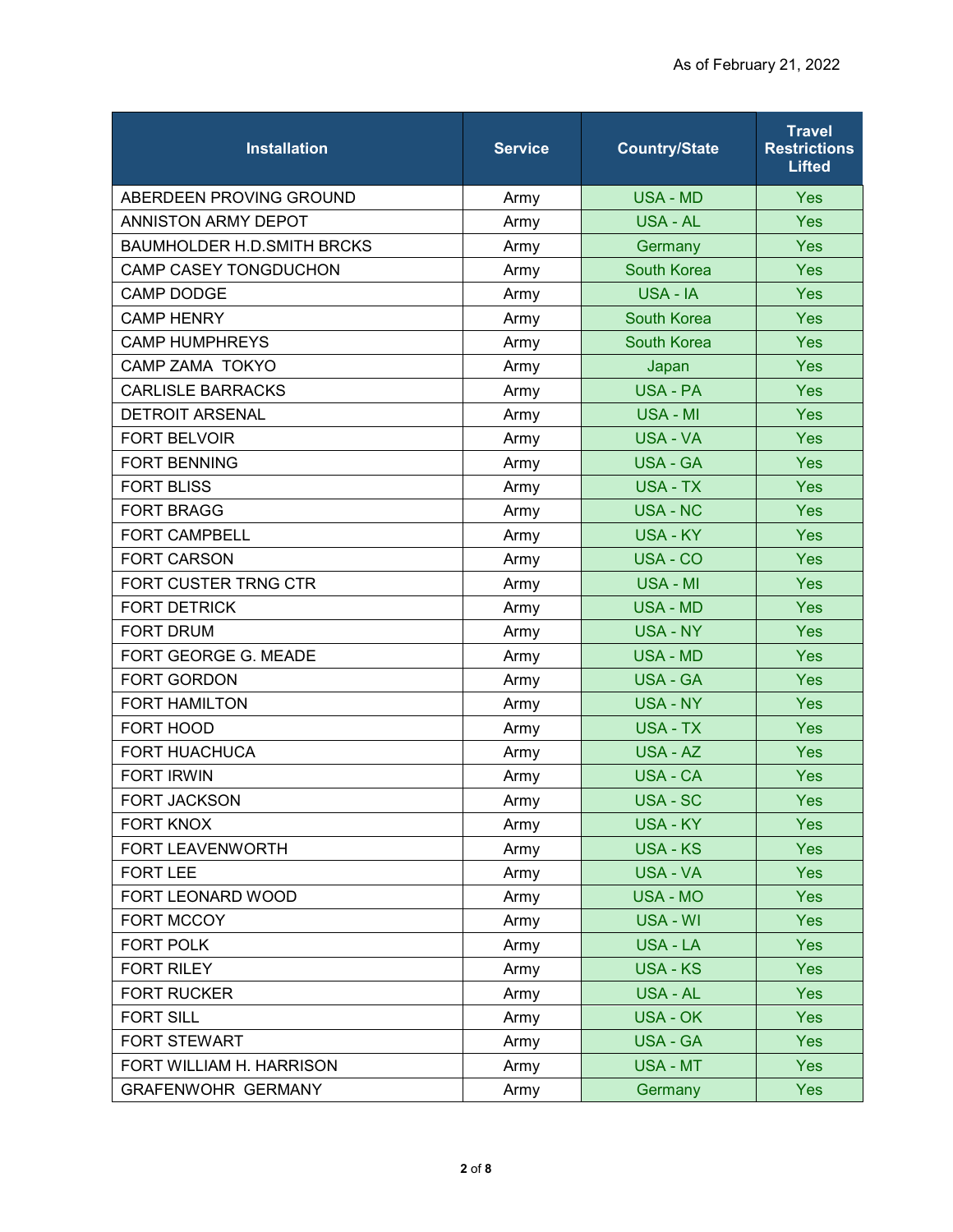| <b>Installation</b>               | <b>Service</b> | <b>Country/State</b> | <b>Travel</b><br><b>Restrictions</b><br><b>Lifted</b> |
|-----------------------------------|----------------|----------------------|-------------------------------------------------------|
| <b>HOHENFELS GERMANY</b>          | Army           | Germany              | <b>Yes</b>                                            |
| JOINT BASE LEWIS MCCHORD          | Army           | <b>USA - WA</b>      | Yes                                                   |
| JOINT BASE MYER HENDERSON HALL    | Army           | <b>USA - DC</b>      | <b>No</b>                                             |
| <b>KAISERSLAUTERN</b>             | Army           | Germany              | Yes                                                   |
| LETTERKENNY ARMY DEPOT            | Army           | <b>USA - PA</b>      | <b>No</b>                                             |
| <b>LEXINGTON BLUE GRASS DEPOT</b> | Army           | USA - KY             | Yes                                                   |
| <b>LOS ALAMITOS AFRC</b>          | Army           | USA - CA             | Yes                                                   |
| MCALESTER ARMY AMMO PLANT         | Army           | USA - OK             | Yes                                                   |
| PICATINNY ARSENAL                 | Army           | <b>USA - NJ</b>      | Yes                                                   |
| PRESIDIO OF MONTEREY              | Army           | USA - CA             | Yes                                                   |
| <b>RED RIVER DEPOT</b>            | Army           | USA - TX             | <b>Yes</b>                                            |
| <b>REDSTONE ARSENAL</b>           | Army           | USA - AL             | <b>Yes</b>                                            |
| <b>ROCK ISLAND ARSENAL</b>        | Army           | USA - IL             | Yes                                                   |
| SAN JUAN FORT BUCHANAN            | Army           | <b>Puerto Rico</b>   | Yes                                                   |
| <b>SCHOFIELD BARRACKS</b>         | Army           | USA - HI             | Yes                                                   |
| SIERRA ARMY DEPOT                 | Army           | <b>USA - CA</b>      | <b>Yes</b>                                            |
| STUTTGART GERMANY                 | Army           | Germany              | Yes                                                   |
| <b>TOBYHANNA ARMY DEPOT</b>       | Army           | <b>USA - PA</b>      | <b>No</b>                                             |
| US ARMY GARRISON ALASKA           | Army           | <b>USA - AK</b>      | Yes                                                   |
| <b>US ARMY GARRISON HAWAII</b>    | Army           | USA - HI             | Yes                                                   |
| <b>US ARMY GARRISON MIAMI</b>     | Army           | USA - FL             | <b>Yes</b>                                            |
| USA NATICK RSCH & DEV CTR         | Army           | <b>USA - MA</b>      | Yes                                                   |
| <b>VICENZA ITALY</b>              | Army           | Italy                | Yes                                                   |
| <b>VILSECK</b>                    | Army           | Germany              | Yes                                                   |
| <b>WATERVLIET ARSENAL</b>         | Army           | USA - NY             | Yes                                                   |
| <b>WEST POINT MILRES</b>          | Army           | <b>USA - NY</b>      | Yes                                                   |
| WHITE SANDS MISSILE RANGE         | Army           | <b>USA - NM</b>      | Yes                                                   |
| WIESBADEN GERMANY                 | Army           | Germany              | Yes                                                   |
| YONGSAN KOREA                     | Army           | <b>South Korea</b>   | Yes                                                   |
| YUMA PROVING GROUND               | Army           | USA - AZ             | Yes                                                   |
| DFAS CLEVELAND CENTER             | <b>COMP</b>    | <b>USA - OH</b>      | Yes                                                   |
| DFAS COLUMBUS CENTER              | <b>COMP</b>    | USA - OH             | Yes                                                   |
| <b>DFAS HEADQUARTERS</b>          | <b>COMP</b>    | USA - IN             | <b>No</b>                                             |
| PENTAGON BUILDING SITE            | DA&M           | USA - VA             | <b>No</b>                                             |
| ANNAPOLIS NS(INCL USNA)           | Navy           | USA - MD             | Yes                                                   |
| <b>CBC GULFPORT MS</b>            | Navy           | USA - MS             | Yes                                                   |
| CHINA LAKE NAVWEAPCEN             | Navy           | USA - CA             | Yes                                                   |
| COMFLEACT OKINAWA JA              | Navy           | Japan                | <b>No</b>                                             |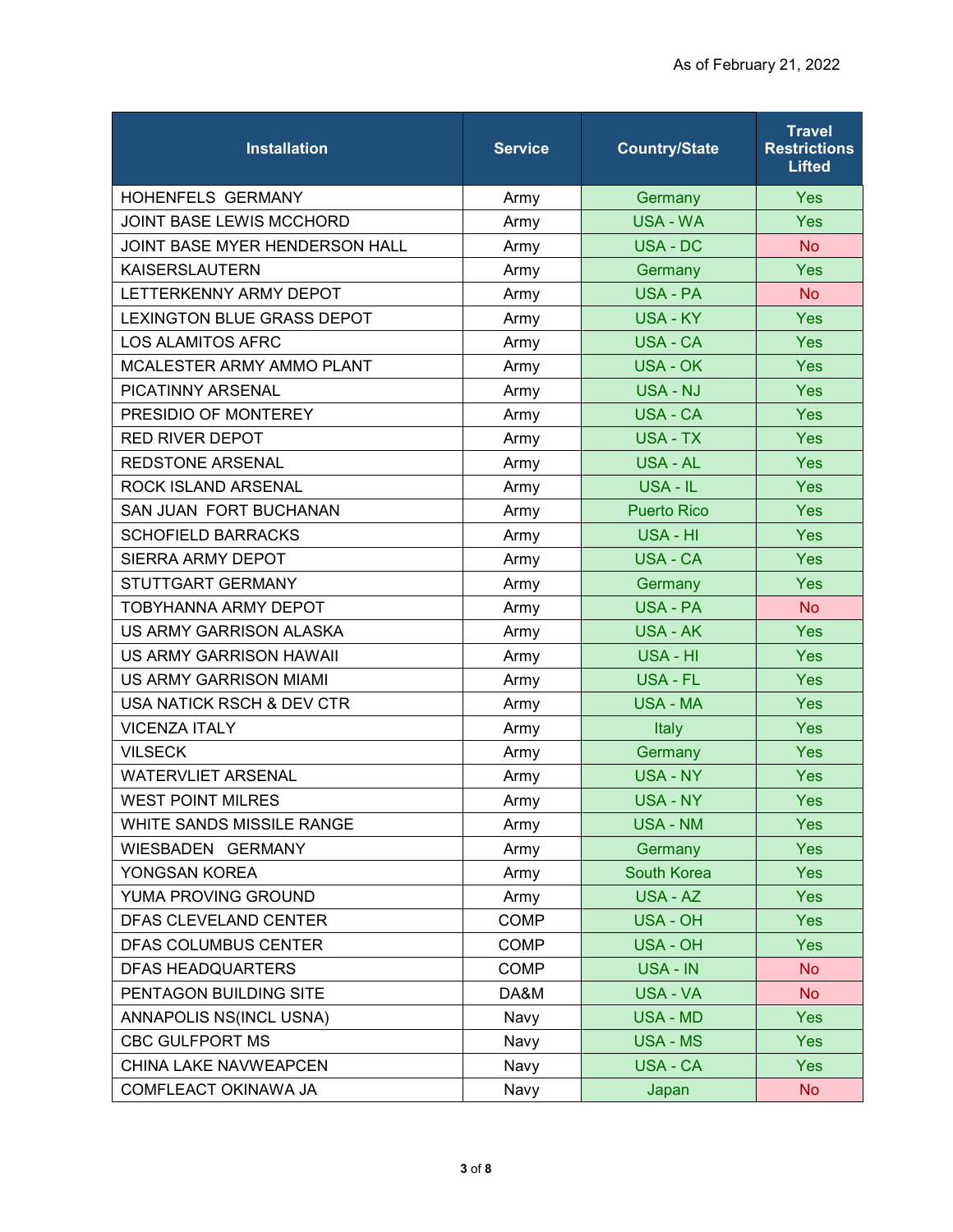| <b>Installation</b>                | <b>Service</b> | <b>Country/State</b> | <b>Travel</b><br><b>Restrictions</b><br><b>Lifted</b> |
|------------------------------------|----------------|----------------------|-------------------------------------------------------|
| <b>CORONADO NAV AMPHIB BASE</b>    | Navy           | <b>USA - CA</b>      | <b>Yes</b>                                            |
| <b>CORPUS CHRISTI NAS</b>          | Navy           | <b>USA - TX</b>      | Yes                                                   |
| <b>CRANE NAVWEAPSUPPCEN</b>        | Navy           | USA - IN             | <b>No</b>                                             |
| <b>FALLON NAS</b>                  | Navy           | <b>USA - NV</b>      | <b>No</b>                                             |
| FLEET ACTIVITIES CHINHAE KS        | Navy           | <b>South Korea</b>   | Yes                                                   |
| FLEET ACTIVITIES SASEBO            | Navy           | Japan                | <b>Yes</b>                                            |
| <b>INDIAN HEAD NAV ORD STA</b>     | Navy           | <b>USA - MD</b>      | <b>Yes</b>                                            |
| <b>JACKSONVILLE NAS</b>            | Navy           | USA - FL             | <b>Yes</b>                                            |
| <b>JBPHH PEARL HARBOR HAWAII</b>   | Navy           | USA - HI             | Yes                                                   |
| <b>KEY WEST NAS</b>                | Navy           | USA - FL             | <b>Yes</b>                                            |
| KINGS BAY NAVSUBBASE               | Navy           | <b>USA - GA</b>      | <b>Yes</b>                                            |
| <b>LEMOORE NAS</b>                 | Navy           | USA - CA             | <b>Yes</b>                                            |
| LITTLE CREEK NAV AMPHIB BASE       | Navy           | USA - VA             | <b>Yes</b>                                            |
| <b>MAYPORT NAVSTA</b>              | Navy           | USA - FL             | Yes                                                   |
| <b>MERIDIAN NAS</b>                | Navy           | <b>USA - MS</b>      | Yes                                                   |
| <b>NAF ATSUGI JA</b>               | Navy           | Japan                | <b>Yes</b>                                            |
| <b>NAF MISAWA JA</b>               | Navy           | Japan                | Yes                                                   |
| NAS JRB FT WORTH TX                | Navy           | USA - TX             | <b>Yes</b>                                            |
| <b>NAS KINGSVILLE TX</b>           | Navy           | USA - TX             | <b>Yes</b>                                            |
| <b>NAS SIGONELLA SICILY</b>        | Navy           | Italy                | Yes                                                   |
| NAVAL BASE KITSAP-BREMERTON        | Navy           | <b>USA - WA</b>      | <b>Yes</b>                                            |
| <b>NAVAL STATION EVERETT</b>       | Navy           | <b>USA - WA</b>      | <b>Yes</b>                                            |
| <b>NAVAL STATION GREAT LAKES</b>   | Navy           | USA - IL             | <b>No</b>                                             |
| <b>NAVAL STATION GUAM</b>          | Navy           | Guam                 | <b>No</b>                                             |
| <b>NAVAL STATION NEWPORT</b>       | Navy           | USA - RI             | No.                                                   |
| NAVAL STATION ROTA SPAIN           | Navy           | Spain                | Yes                                                   |
| NAVAL SUPPORT ACTIVITY MID-SOU     | Navy           | <b>USA - TN</b>      | Yes                                                   |
| NAVAL SUPPORT ACTIVITY MONTEREY CA | Navy           | <b>USA - CA</b>      | <b>Yes</b>                                            |
| NAVAL SUPPORT ACTIVITY WASH        | Navy           | <b>USA - DC</b>      | Yes                                                   |
| NAVAL SUPPORT ACTY PANAMA CITY     | Navy           | USA - FL             | <b>Yes</b>                                            |
| NAVAL TRAINING CTR ORLANDO         | Navy           | USA - FL             | Yes                                                   |
| <b>NAVBASE POINT LOMA</b>          | Navy           | USA - CA             | Yes                                                   |
| NAVBASE SAN DIEGO CA               | Navy           | USA - CA             | Yes                                                   |
| NAVBASE VENTURA CTY                | Navy           | USA - CA             | Yes                                                   |
| NAVMAG INDIAN ISLAND               | Navy           | USA - WA             | Yes                                                   |
| NAVSTA GUANTANAMO BAY              | Navy           | Cuba                 | <b>No</b>                                             |
| NAVSUPPACT BETHESDA MD             | Navy           | USA - MD             | <b>Yes</b>                                            |
| NAVSUPPACT HAMPTON ROADS VA        | Navy           | USA - VA             | Yes                                                   |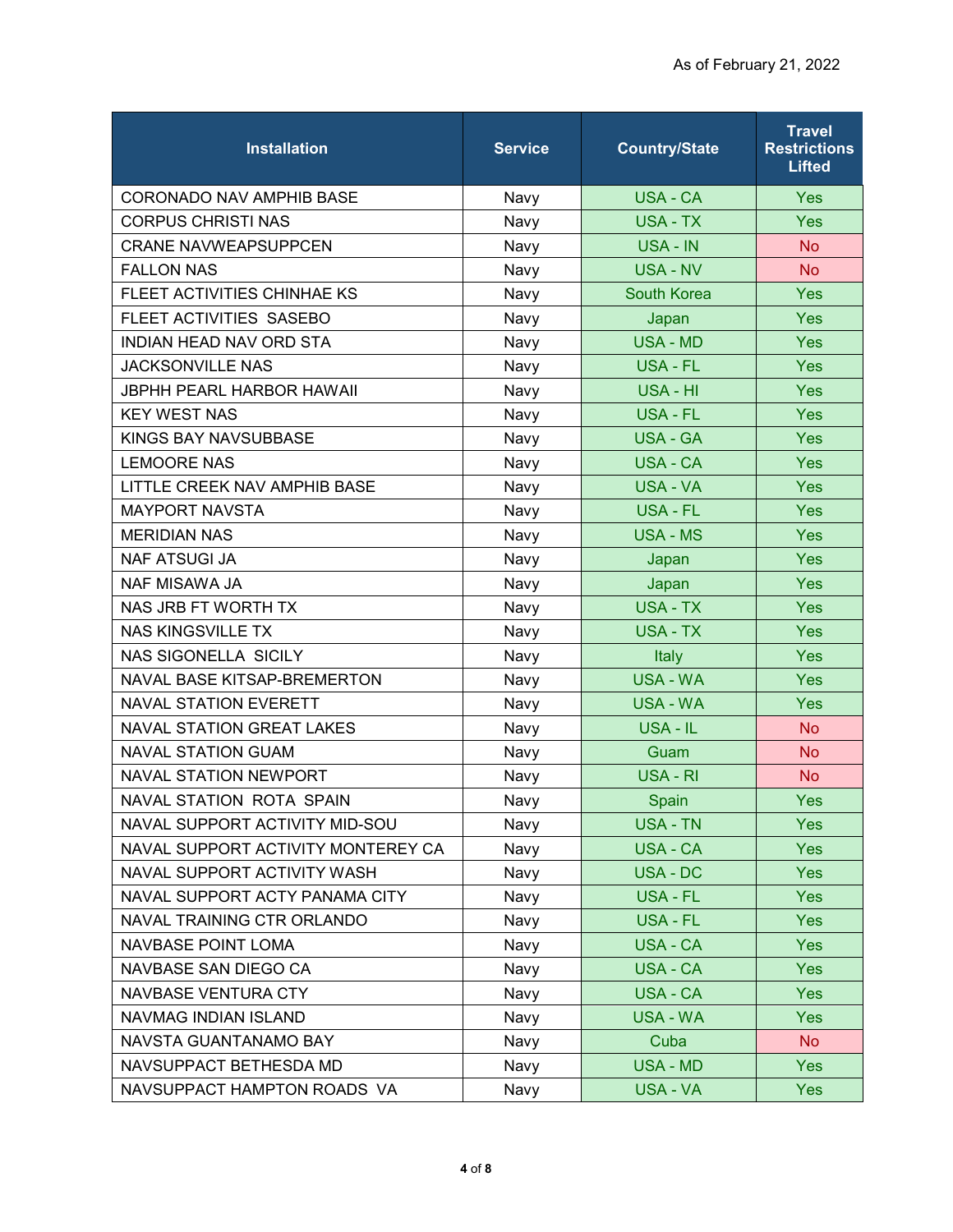| <b>Installation</b>          | <b>Service</b> | <b>Country/State</b> | <b>Travel</b><br><b>Restrictions</b><br><b>Lifted</b> |
|------------------------------|----------------|----------------------|-------------------------------------------------------|
| NAVSUPPACT MECHANICSBURG PA  | Navy           | USA - PA             | <b>No</b>                                             |
| <b>NAVSUPPACT NAPLES IT</b>  | Navy           | Italy                | Yes                                                   |
| NAVSUPPFAC BEAUFORT SC       | Navy           | <b>USA - SC</b>      | Yes                                                   |
| <b>NEW LONDON NAVSUBBASE</b> | Navy           | USA - CT             | <b>Yes</b>                                            |
| <b>NEW ORLEANS NAS JRB</b>   | Navy           | <b>USA - LA</b>      | Yes                                                   |
| NORFOLK NAV SHIPYD           | Navy           | USA - VA             | Yes                                                   |
| <b>NORFOLK NAVAL BASE</b>    | Navy           | <b>USA - VA</b>      | <b>Yes</b>                                            |
| <b>NSA ANDERSEN</b>          | Navy           | Guam                 | <b>No</b>                                             |
| <b>NSA BAHRAIN</b>           | Navy           | <b>Bahrain</b>       | <b>Yes</b>                                            |
| NSA SARATOGA SPRINGS NY      | Navy           | USA - NY             | <b>No</b>                                             |
| NSD YOKOSUKA JAPAN           | Navy           | Japan                | <b>Yes</b>                                            |
| <b>NSY PORTSMOUTH</b>        | Navy           | <b>USA - NH</b>      | <b>No</b>                                             |
| <b>NWS EARLE NJ</b>          | Navy           | <b>USA - NJ</b>      | <b>Yes</b>                                            |
| <b>OCEANA NAS</b>            | Navy           | USA - VA             | Yes                                                   |
| PATUXENT RIVER NAS           | Navy           | <b>USA - MD</b>      | Yes                                                   |
| PENSACOLA NAS                | Navy           | USA - FL             | Yes                                                   |
| SEAL BEACH NAVWEAPSTA        | Navy           | <b>USA - CA</b>      | Yes                                                   |
| <b>WHIDBEY ISLAND NAS</b>    | Navy           | USA - WA             | <b>Yes</b>                                            |
| <b>WHITING FIELD NAS</b>     | Navy           | USA - FL             | Yes                                                   |
| YORKTOWN NAVWEAPSTA          | Navy           | <b>USA - VA</b>      | Yes                                                   |
| <b>ALTUS AFB</b>             | <b>USAF</b>    | <b>USA - OK</b>      | <b>Yes</b>                                            |
| <b>AVIANO AB</b>             | <b>USAF</b>    | Italy                | <b>Yes</b>                                            |
| <b>BARKSDALE AFB</b>         | <b>USAF</b>    | <b>USA - LA</b>      | Yes                                                   |
| <b>BEALE AFB</b>             | <b>USAF</b>    | <b>USA - CA</b>      | Yes                                                   |
| <b>BUCKLEY AFB</b>           | <b>USAF</b>    | USA - CO             | <b>Yes</b>                                            |
| <b>CANNON AFB</b>            | <b>USAF</b>    | <b>USA - NM</b>      | Yes                                                   |
| <b>COLUMBUS AFB</b>          | <b>USAF</b>    | USA - MS             | <b>Yes</b>                                            |
| DAVIS-MONTHAN AFB            | <b>USAF</b>    | USA - AZ             | <b>Yes</b>                                            |
| <b>DOBBINS ARB</b>           | <b>USAF</b>    | <b>USA - GA</b>      | Yes                                                   |
| DOVER AFB                    | <b>USAF</b>    | USA - DE             | <b>Yes</b>                                            |
| <b>DYESS AFB</b>             | <b>USAF</b>    | USA - TX             | <b>Yes</b>                                            |
| <b>EDWARDS AFB</b>           | <b>USAF</b>    | USA - CA             | No                                                    |
| <b>EGLIN AFB</b>             | <b>USAF</b>    | USA - FL             | <b>Yes</b>                                            |
| <b>EIELSON AFB</b>           | <b>USAF</b>    | USA - AK             | <b>Yes</b>                                            |
| <b>ELLSWORTH AFB</b>         | <b>USAF</b>    | USA - SD             | <b>Yes</b>                                            |
| F E WARREN AFB               | <b>USAF</b>    | USA - WY             | <b>Yes</b>                                            |
| <b>FAIRCHILD AFB</b>         | <b>USAF</b>    | USA - WA             | <b>Yes</b>                                            |
| <b>GOODFELLOW AFB</b>        | <b>USAF</b>    | USA - TX             | Yes                                                   |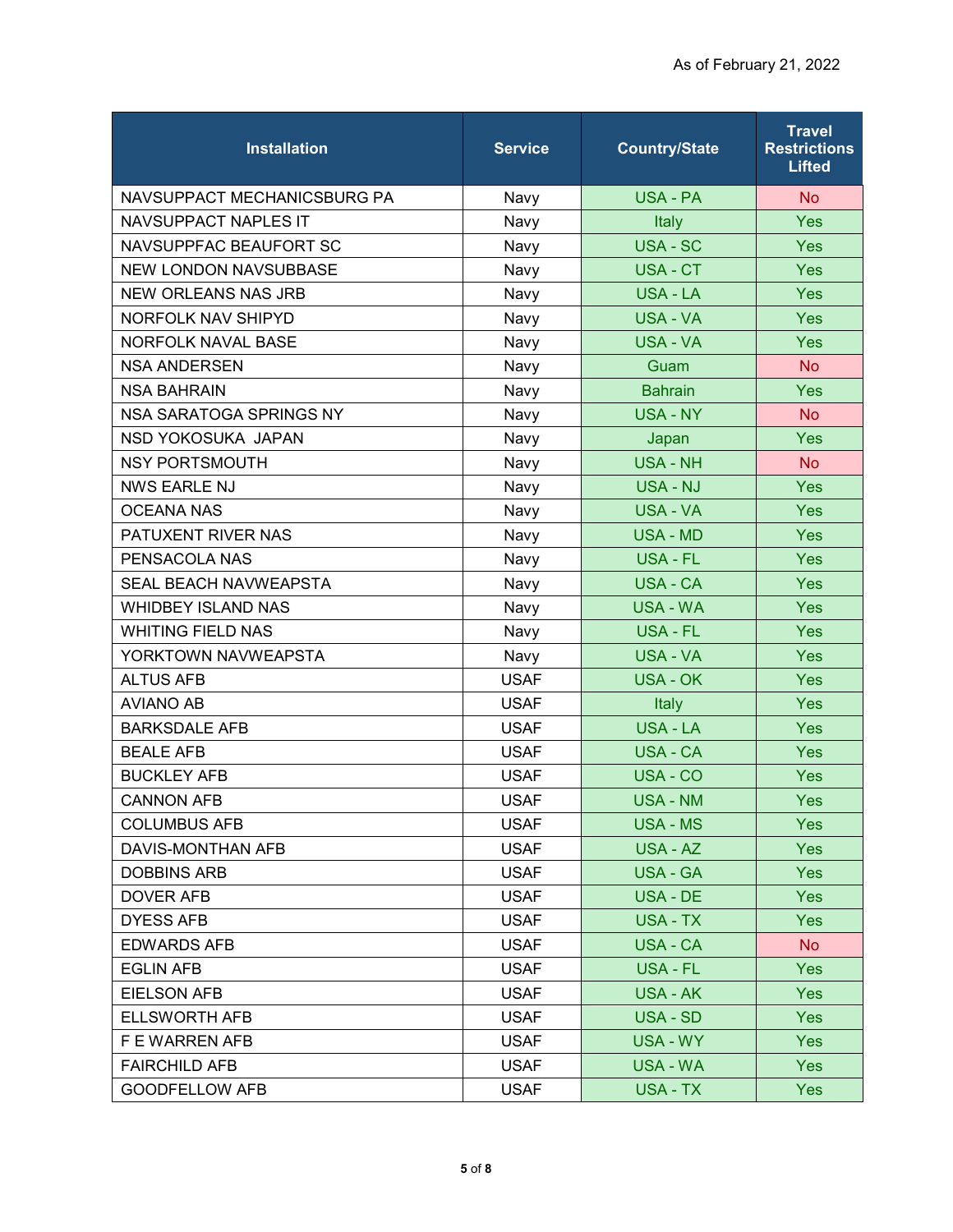| <b>Installation</b>             | <b>Service</b> | <b>Country/State</b> | <b>Travel</b><br><b>Restrictions</b><br><b>Lifted</b> |
|---------------------------------|----------------|----------------------|-------------------------------------------------------|
| <b>GRAND FORKS AFB</b>          | <b>USAF</b>    | <b>USA - ND</b>      | Yes                                                   |
| <b>GRISSOM AFB</b>              | <b>USAF</b>    | USA - IN             | <b>No</b>                                             |
| <b>HANSCOM AFB</b>              | <b>USAF</b>    | <b>USA - MA</b>      | <b>Yes</b>                                            |
| HILL AFB                        | <b>USAF</b>    | <b>USA - UT</b>      | <b>No</b>                                             |
| <b>HOLLOMAN AFB</b>             | <b>USAF</b>    | <b>USA - NM</b>      | <b>No</b>                                             |
| <b>HOMESTEAD ARB</b>            | <b>USAF</b>    | USA - FL             | <b>No</b>                                             |
| <b>HURLBURT FIELD</b>           | <b>USAF</b>    | USA - FL             | <b>Yes</b>                                            |
| <b>INCIRLIK AB SITE 1</b>       | <b>USAF</b>    | <b>Turkey</b>        | Yes                                                   |
| <b>JB ANACOSTIA-BOLLING</b>     | <b>USAF</b>    | USA - DC             | No.                                                   |
| <b>JB ANDREWS</b>               | <b>USAF</b>    | <b>USA - MD</b>      | Yes                                                   |
| <b>JB CHARLESTON</b>            | <b>USAF</b>    | USA - SC             | <b>Yes</b>                                            |
| <b>JB ELMENDORF RICHARDSON</b>  | <b>USAF</b>    | USA - AK             | Yes                                                   |
| <b>JB LANGLEY-EUSTIS</b>        | <b>USAF</b>    | <b>USA - VA</b>      | Yes                                                   |
| <b>JB MCGUIRE DIX LAKEHURST</b> | <b>USAF</b>    | USA - NJ             | Yes                                                   |
| <b>JB SAN ANTONIO</b>           | <b>USAF</b>    | USA - TX             | Yes                                                   |
| <b>KADENA AB</b>                | <b>USAF</b>    | Japan                | No.                                                   |
| <b>KEESLER AFB</b>              | <b>USAF</b>    | <b>USA - MS</b>      | Yes                                                   |
| <b>KIRTLAND AFB</b>             | <b>USAF</b>    | <b>USA - NM</b>      | <b>Yes</b>                                            |
| <b>KUNSAN AB</b>                | <b>USAF</b>    | <b>South Korea</b>   | Yes                                                   |
| <b>LAUGHLIN AFB</b>             | <b>USAF</b>    | <b>USA - TX</b>      | Yes                                                   |
| <b>LITTLE ROCK AFB</b>          | <b>USAF</b>    | <b>USA - AR</b>      | <b>Yes</b>                                            |
| <b>LOS ANGELES AFB</b>          | <b>USAF</b>    | <b>USA - CA</b>      | Yes                                                   |
| LUKE AFB                        | <b>USAF</b>    | USA - AZ             | <b>No</b>                                             |
| <b>MACDILL AFB</b>              | <b>USAF</b>    | USA - FL             | <b>No</b>                                             |
| <b>MALMSTROM AFB</b>            | <b>USAF</b>    | USA - MT             | Yes                                                   |
| <b>MARCH AFB</b>                | <b>USAF</b>    | USA - CA             | Yes                                                   |
| MAXWELL AFB (INCL. GUNTER)      | <b>USAF</b>    | USA - AL             | Yes                                                   |
| MCCONNELL AFB                   | <b>USAF</b>    | <b>USA - KS</b>      | <b>Yes</b>                                            |
| MINN ST PAUL ARS                | <b>USAF</b>    | <b>USA - MN</b>      | Yes                                                   |
| <b>MINOT AFB</b>                | <b>USAF</b>    | USA - ND             | Yes                                                   |
| <b>MISAWA AB</b>                | <b>USAF</b>    | Japan                | <b>No</b>                                             |
| <b>MOODY AFB</b>                | <b>USAF</b>    | <b>USA - GA</b>      | <b>Yes</b>                                            |
| <b>MOUNTAIN HOME AFB</b>        | <b>USAF</b>    | USA - ID             | <b>Yes</b>                                            |
| <b>NELLIS AFB</b>               | <b>USAF</b>    | <b>USA - NV</b>      | Yes                                                   |
| NIAGARA FALLS ARS               | <b>USAF</b>    | <b>USA - NY</b>      | <b>Yes</b>                                            |
| OFFUTT AFB                      | <b>USAF</b>    | USA - NE             | <b>Yes</b>                                            |
| <b>OSAN AIR BASE</b>            | <b>USAF</b>    | <b>South Korea</b>   | <b>Yes</b>                                            |
| PATRICK AFB                     | <b>USAF</b>    | USA - FL             | No                                                    |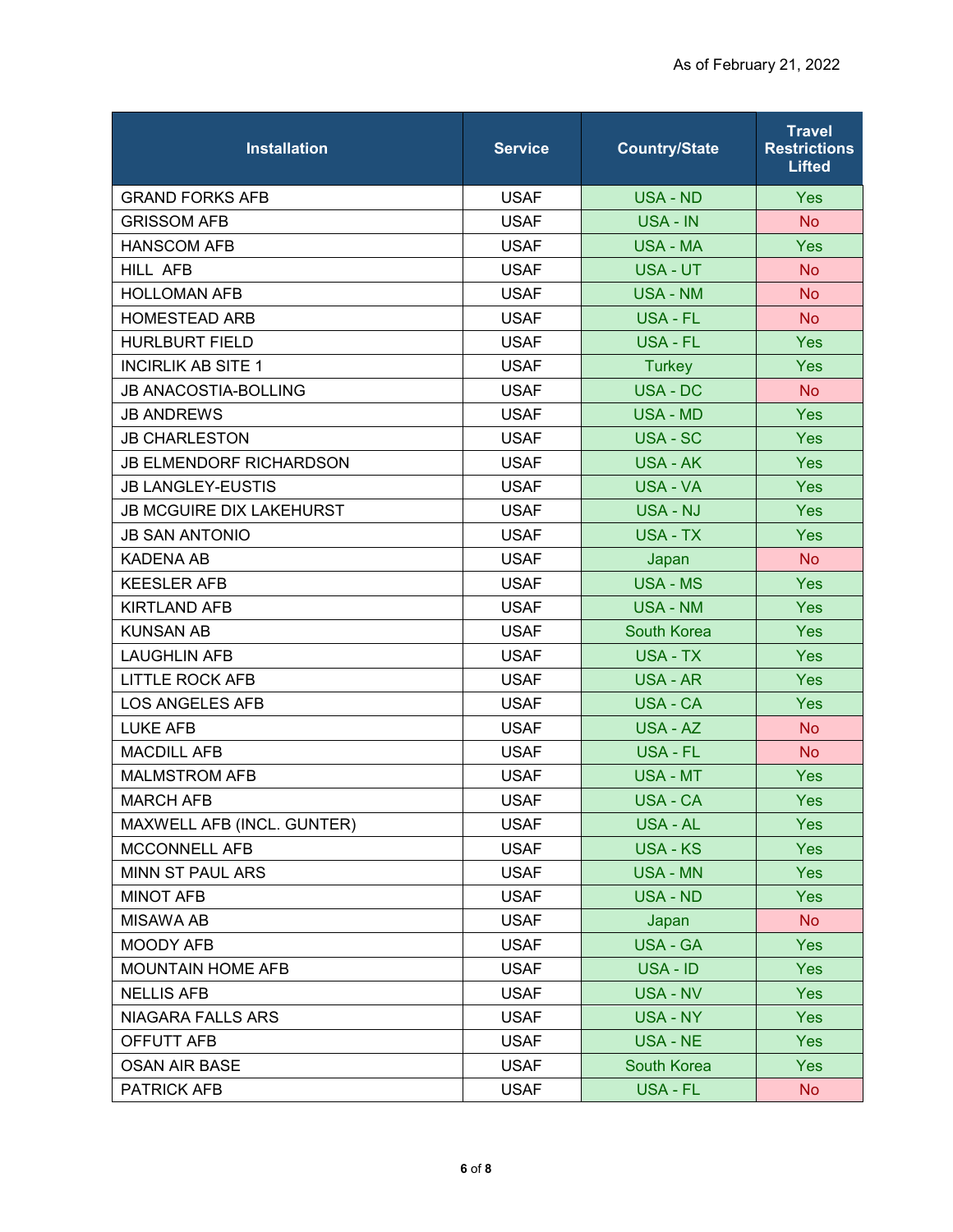| <b>Installation</b>                            | <b>Service</b> | <b>Country/State</b>  | <b>Travel</b><br><b>Restrictions</b><br><b>Lifted</b> |
|------------------------------------------------|----------------|-----------------------|-------------------------------------------------------|
| PETERSON-SCHRIEVER GARRISON                    | <b>USAF</b>    | USA - CO              | <b>Yes</b>                                            |
| PITTSBURGH ANG                                 | <b>USAF</b>    | USA - PA              | Yes                                                   |
| PITTSBURGH ARS                                 | <b>USAF</b>    | <b>USA - PA</b>       | Yes                                                   |
| RAF LAKENHEATH                                 | <b>USAF</b>    | <b>United Kingdom</b> | Yes                                                   |
| <b>RAF MILDENHALL</b>                          | <b>USAF</b>    | <b>United Kingdom</b> | Yes                                                   |
| <b>RAMSTEIN FRG</b>                            | <b>USAF</b>    | Germany               | Yes                                                   |
| <b>ROBINS AFB</b>                              | <b>USAF</b>    | <b>USA - GA</b>       | Yes                                                   |
| <b>SCOTT AFB</b>                               | <b>USAF</b>    | USA - IL              | Yes                                                   |
| SEYMOUR JOHNSON AFB                            | <b>USAF</b>    | <b>USA - NC</b>       | Yes                                                   |
| <b>SHAW AFB</b>                                | <b>USAF</b>    | USA - SC              | <b>No</b>                                             |
| SHEPPARD AFB                                   | <b>USAF</b>    | USA - TX              | Yes                                                   |
| SPANGDAHLEM AB                                 | <b>USAF</b>    | Germany               | Yes                                                   |
| <b>TINKER AFB</b>                              | <b>USAF</b>    | <b>USA - OK</b>       | Yes                                                   |
| <b>TRAVIS AFB</b>                              | <b>USAF</b>    | <b>USA - CA</b>       | Yes                                                   |
| <b>TYNDALL AFB</b>                             | <b>USAF</b>    | USA - FL              | <b>No</b>                                             |
| <b>USAF ACADEMY</b>                            | <b>USAF</b>    | USA - CO              | Yes                                                   |
| <b>VANCE AFB</b>                               | <b>USAF</b>    | <b>USA - OK</b>       | Yes                                                   |
| <b>VANDENBERG AFB</b>                          | <b>USAF</b>    | <b>USA - CA</b>       | Yes                                                   |
| <b>WESTOVER ARB</b>                            | <b>USAF</b>    | <b>USA - MA</b>       | <b>No</b>                                             |
| <b>WHITEMAN AFB</b>                            | <b>USAF</b>    | <b>USA - MO</b>       | Yes                                                   |
| <b>WRIGHT-PATTERSON AFB</b>                    | <b>USAF</b>    | <b>USA - OH</b>       | <b>No</b>                                             |
| YOKOTA AB                                      | <b>USAF</b>    | Japan                 | Yes                                                   |
| YOUNGSTOWN JOINT AIR RESERVE<br><b>STATION</b> | <b>USAF</b>    | <b>USA - OH</b>       | Yes                                                   |
| <b>CHERRY POINT MCAS</b>                       | <b>USMC</b>    | <b>USA - NC</b>       | Yes                                                   |
| <b>MAKIMINATO OKINAWA CP BUTLER</b>            | <b>USMC</b>    | Japan                 | Yes                                                   |
| MARINE BARRACKS WASH D.C.                      | <b>USMC</b>    | USA - DC              | Yes                                                   |
| MCAGCC TWENTYNINE PALMS CA                     | <b>USMC</b>    | <b>USA - CA</b>       | <b>Yes</b>                                            |
| <b>MCAS BEAUFORT SC</b>                        | <b>USMC</b>    | USA - SC              | <b>Yes</b>                                            |
| <b>MCAS IWAKUNI JA</b>                         | <b>USMC</b>    | Japan                 | <b>Yes</b>                                            |
| <b>MCAS MIRAMAR</b>                            | <b>USMC</b>    | <b>USA - CA</b>       | <b>Yes</b>                                            |
| <b>MCAS YUMA AZ</b>                            | <b>USMC</b>    | USA - AZ              | <b>Yes</b>                                            |
| MCB CAMP LEJEUNE NC                            | <b>USMC</b>    | <b>USA - NC</b>       | Yes                                                   |
| <b>MCB CAMP PENDLETON CA</b>                   | <b>USMC</b>    | USA - CA              | <b>Yes</b>                                            |
| <b>MCB HAWAII KANEOHE</b>                      | <b>USMC</b>    | USA - HI              | <b>Yes</b>                                            |
| <b>MCB QUANTICO VA</b>                         | <b>USMC</b>    | USA - VA              | <b>Yes</b>                                            |
| <b>MCLB ALBANY GA</b>                          | <b>USMC</b>    | <b>USA - GA</b>       | <b>Yes</b>                                            |
| <b>MCLB BARSTOW CA</b>                         | <b>USMC</b>    | <b>USA - CA</b>       | Yes                                                   |
| <b>MCSF BLOUNT ISLAND</b>                      | <b>USMC</b>    | USA - FL              | <b>Yes</b>                                            |